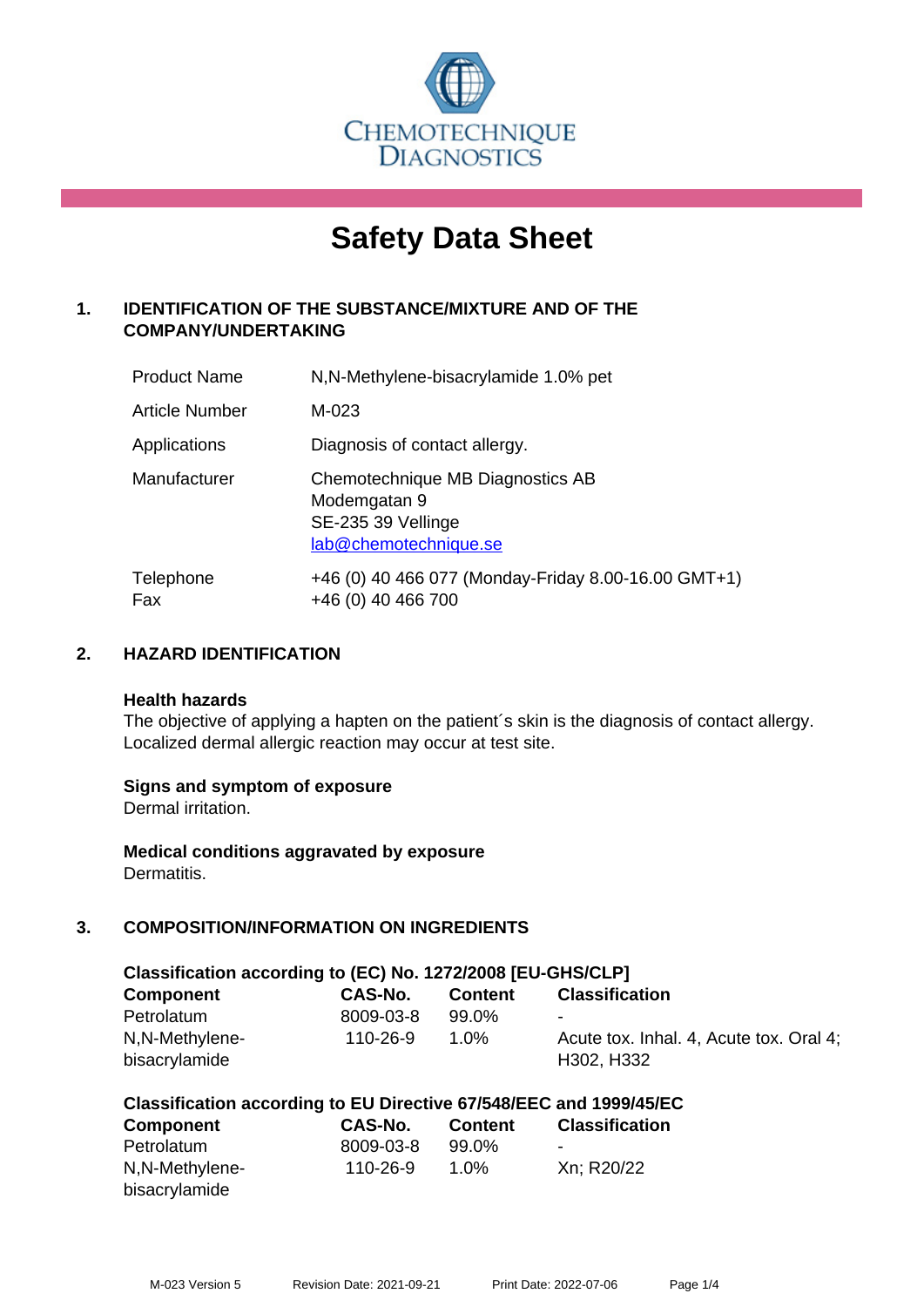## **4. FIRST AID MEASURES**

## **Emergency and first aid procedures**

Obtain medical attention.

# **5. FIRE-FIGHTING MEASURES\***

#### **Suitable extinguish media**

CO2, powder or water spray. Fight larger fires with water spray or alcohol resistant foam.

# **For safety reasons unsuitable extinguishing agents**

Water with full jet.

## **Special protective equipment for fire-fighters**

Wear self-contained respiratory protective device. Wear fully protective suit.

\*Data is shown for petrolatum only

## **6. ACCIDENTAL RELEASES MEASURES**

**Steps to be taken if material is released or spilled** Contain and place in a closed container.

# **7. HANDLING AND STORAGE**

**Precautions to be taken in handling and storage** Store dark at 5-8°C. Avoid extended exposure to light. FOR EXTERNAL USE ONLY.

# **8. EXPOSURE CONTROLS/PERSONAL PROTECTION**

**Respiratory protection** Not required.

**Ventilation** Local exhaust.

**Protective gloves** Disposal gloves.

#### **Eye protection** Not required with normal use.

## **Work/Hygienic practices**

Wash hands after each use.

## **9. PHYSICAL AND CHEMICAL PROPERTIES**

Odour **Odourless** 

Appearance Ivory White Semi-solid

Melting point\* 50-55° C Flash point\*  $>100^{\circ}$ C

Boiling point\* No data available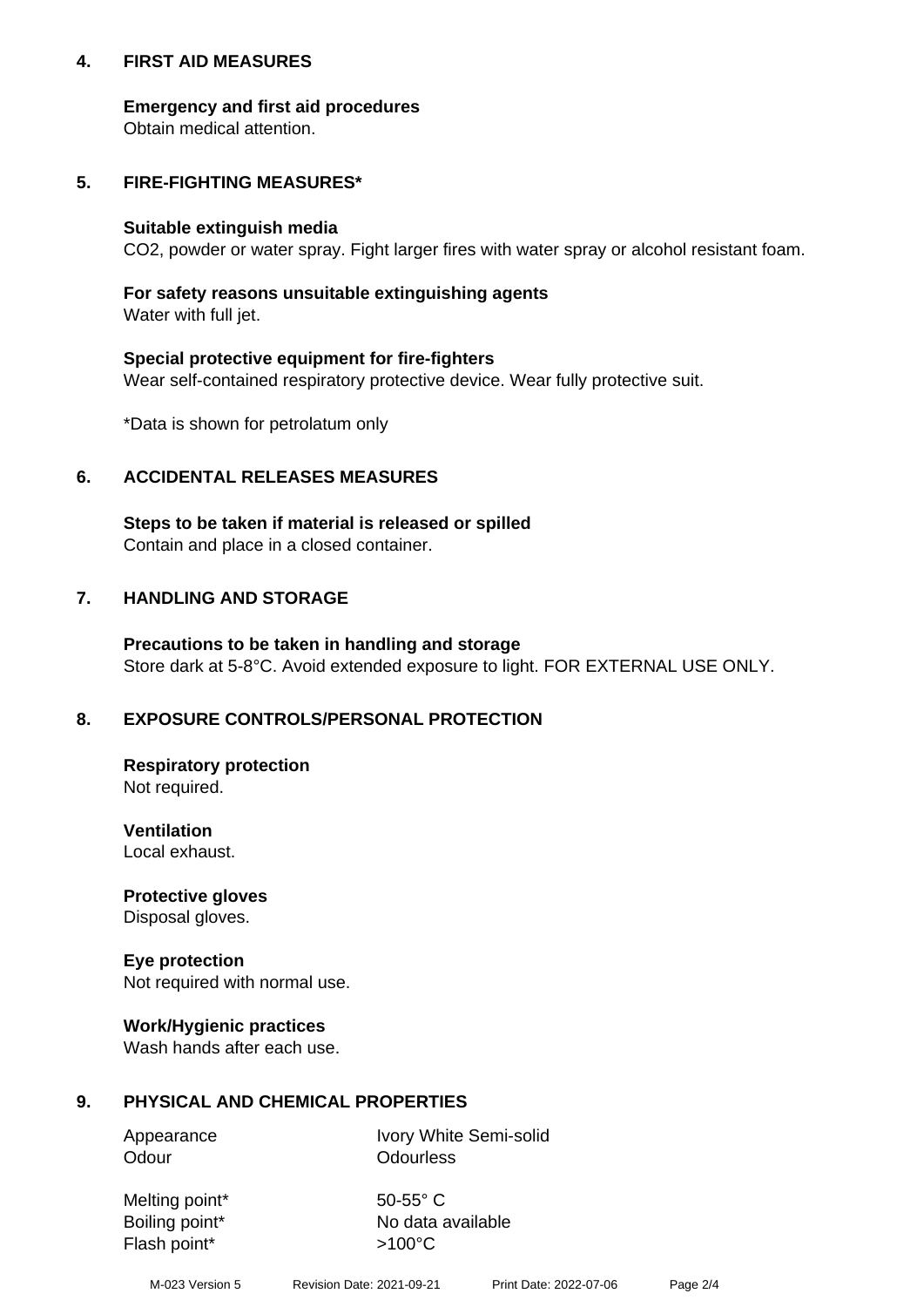Density\* No data available. Solubility in/Miscibility with Water\*

Self ignition\* Product does not self ignite. Danger of explosion\* Product does not present an explosion hazard. Insoluble

\*Data is shown for petrolatum only

# **10. STABILITY AND REACTIVITY**

#### **Incompability**

May react with strong oxidizing agents.

#### **Stability**

Stable at recommended storage conditions.

#### **Hazardous byproducts**

Combustion may generate CO, CO2 and other oxides.

**Hazardous polymerization**

Will not occur.

## **11. TOXICOLOGICAL INFORMATION**

No data available.

#### **12. ECOLOGICAL INFORMATION**

No data available.

## **13. DISPOSAL CONSIDERATIONS**

#### **Waste disposal method**

Comply with federal, state/provincial and local regulation.

#### **14. TRANSPORT INFORMATION**

Not dangerous goods.

## **15. REGULATORY INFORMATION**

The classification is according to the latest editions of the EU lists, and extended by company and literature data.

#### **16. OTHER INFORMATION**

#### **Text of H-statements and R-phrases mentioned in Section 3**

| Acute tox. Inhal. 4                                    |                           | Acute toxicity, Inhalation (Category 4) |            |  |
|--------------------------------------------------------|---------------------------|-----------------------------------------|------------|--|
| Acute toxicity, Oral (Category 4)<br>Acute tox. Oral 4 |                           |                                         |            |  |
| H <sub>302</sub>                                       |                           | Harmful if swallowed                    |            |  |
| H <sub>332</sub>                                       |                           | Harmful if inhaled                      |            |  |
| M-023 Version 5                                        | Revision Date: 2021-09-21 | Print Date: 2022-07-06                  | Page $3/4$ |  |